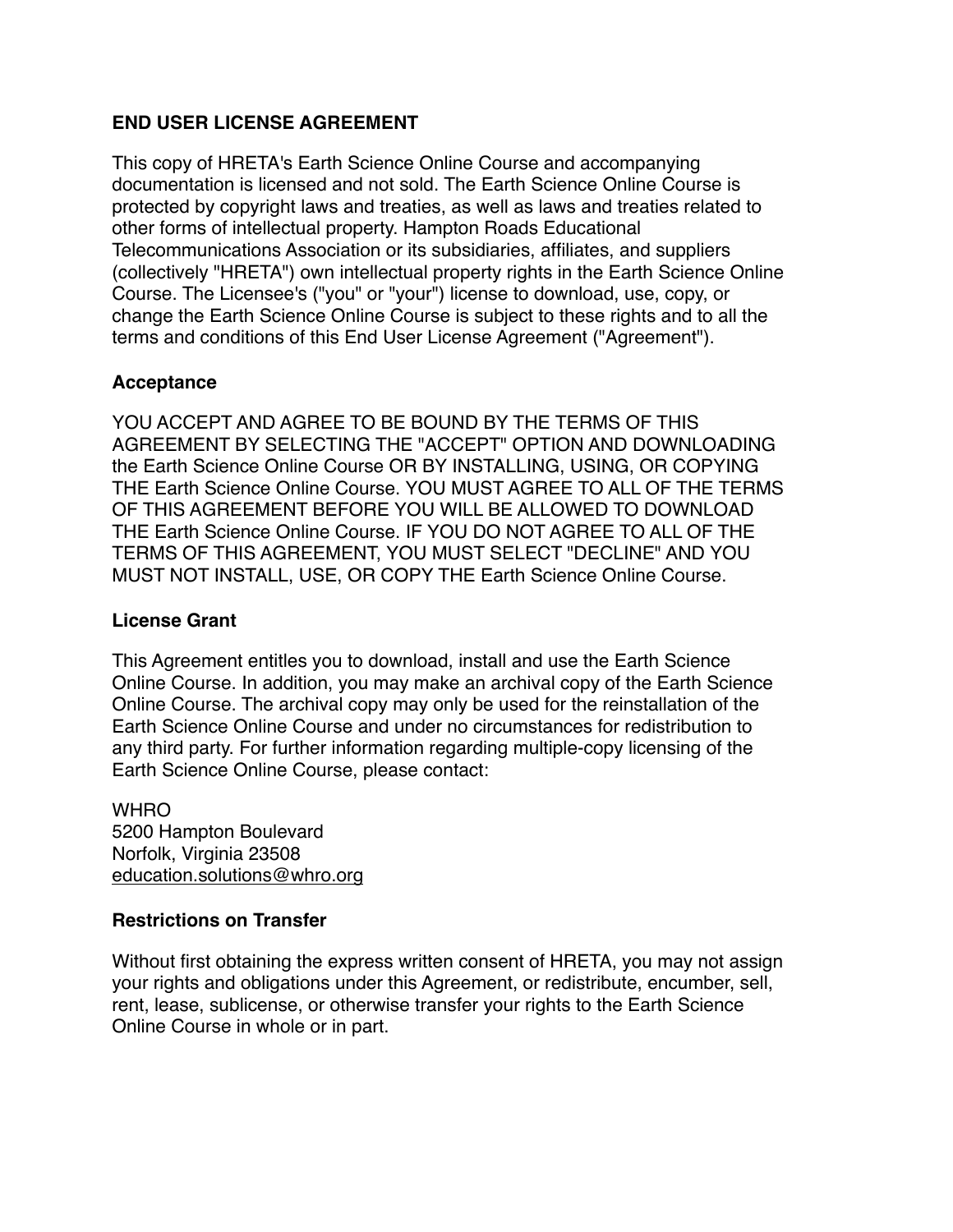#### **Restrictions on Use**

The Earth Science Online Course is intended for use by schools and individuals. You may elect to download and use any or all of the versions of the course presented. If you elect to license the use of the Moodle™ version or the Brightspace™ version you are responsible for obtaining a license to the Moodle LMS from www.moodle.org or the Brightspace™ LMS from www.desire2learn.com.

You may not decompile, "reverse-engineer", disassemble, or otherwise attempt to derive the source code for the Earth Science Online Course.

# **Copyright**

No ownership or copyright in the Earth Science Online Course shall pass to you by the issuance of the license contained in this Agreement. Except as expressly stated in this Agreement, HRETA grants you no right or license, express or implied, to the licensed material.

#### **Restrictions on Alteration**

You may modify the Earth Science Online Course or create a derivative work of The Earth Science Online Course or its accompanying documentation subject to the following restrictions:

- 1. Derivative works are subject to the same limitations on use as the original work.
- 2. Derivative works may not be sold, licensed or copied under any circumstances and are permitted solely for your own use or use in blended learning instruction.
- 3. Derivative works may be used and shared within an organization for instructional purposes but may not be provided on any terms to any other organization or individual without HRETA's express prior written permission.

#### **Unauthorized Use and Termination**

Any use of the Earth Science Online Course in a manner not expressly authorized by this Agreement constitutes copyright infringement, entitling HRETA to exercise all rights and remedies available to it under copyright laws around the world. You shall be responsible for any damages resulting from any such copyright infringement, including any claims by a third party. HRETA reserves the right to terminate this Agreement in the event you: (i) enter the Agreement after having received notice of unauthorized use from HRETA relating to the Earth Science Online Course; (ii) provide inaccurate information regarding the proposed use of the Earth Science Online Course at the time of entering the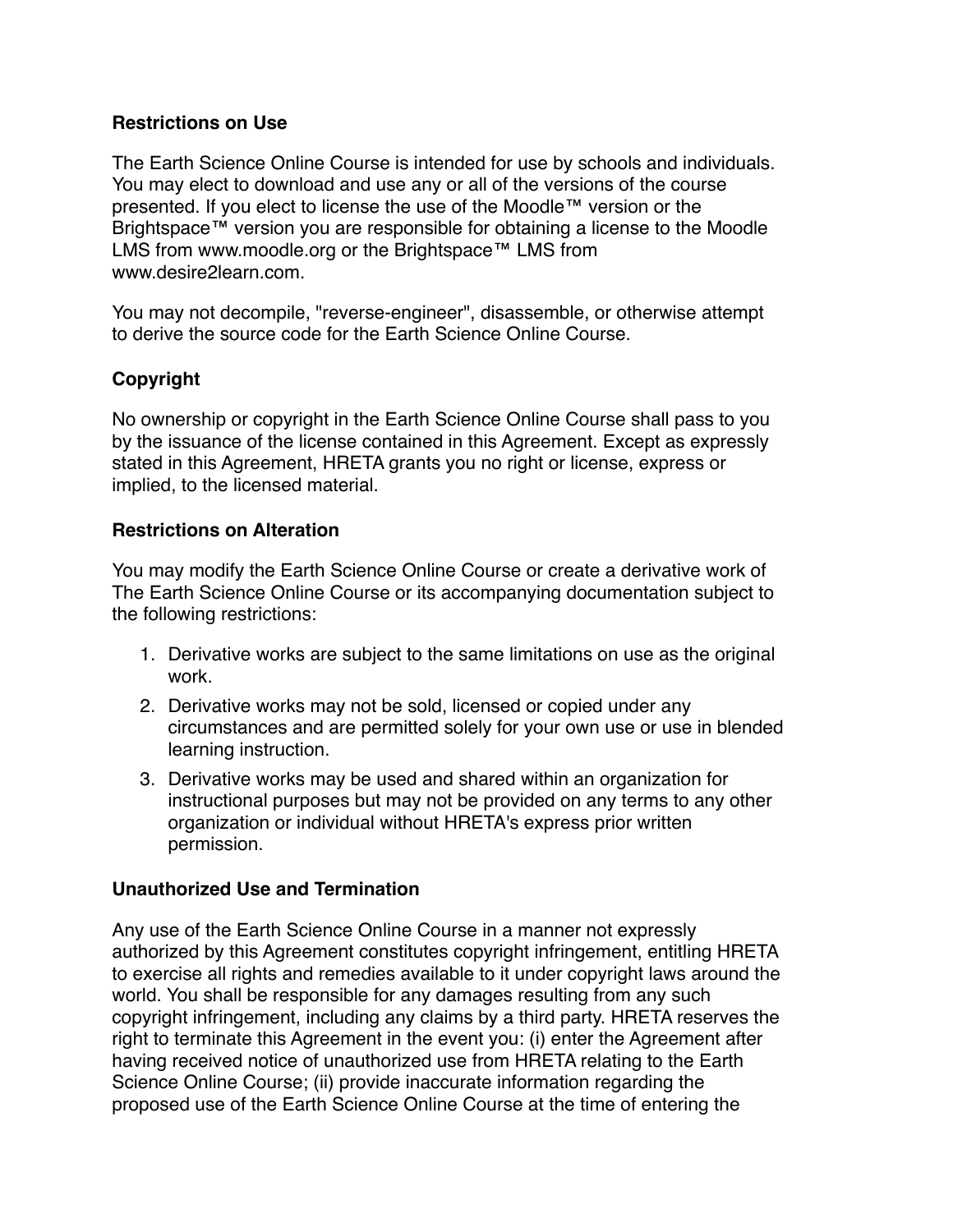Agreement; or (iii) otherwise breach the terms of this Agreement. Upon termination, you must immediately (I) stop using the Earth Science Online Course; and (II) destroy or, upon the request of HRETA, return to HRETA all copies of the Earth Science Online Course.

## **Audit/Certificate of Compliance**

Upon reasonable notice, you shall provide HRETA access to any restricted access website or platform where the Earth Science Online Course is reproduced. In addition, upon reasonable notice, HRETA may, at its discretion, either through its own employees or through a third party, audit your records directly related to this Agreement and use of the Earth Science Online Course in order to verify compliance with the terms of this Agreement. Where HRETA reasonably believes that the Earth Science Online Course is being used outside of the scope of the license granted under this Agreement, you shall, at HRETA's request, provide a certificate of compliance signed by you or an officer of your organization, in a form to be approved by HRETA.

## **Electronic Storage**

You must retain the copyright symbol, the name of HRETA and any other information as may be embedded in the electronic file containing the original Earth Science Online Course. You shall maintain a robust firewall and take such other measures as may be required to safeguard against unauthorized third-party access to the Earth Science Online Course.

## **Withdrawal**

Upon notice from HRETA, or upon your knowledge, that any of the Earth Science Online Course may be subject to a claim of infringement of another's right for which HRETA may be liable, HRETA may require you to immediately and at your own expense: (i) stop using the Earth Science Online Course; (ii) delete or remove the Earth Science Online Course from your premises, computer systems and storage (electronic or physical); and (iii) ensure that your authorized users do likewise.

# **Disclaimer of Warranties and Limitation of Liability**

UNLESS OTHERWISE EXPLICITLY AGREED TO IN WRITING BY HRETA, HRETA MAKES NO OTHER WARRANTIES, EXPRESS OR IMPLIED, IN FACT OR IN LAW, INCLUDING, BUT NOT LIMITED TO, ANY IMPLIED WARRANTIES OF MERCHANTABILITY OR FITNESS FOR A PARTICULAR PURPOSE OTHER THAN AS SET FORTH IN THIS AGREEMENT OR IN ANY LIMITED WARRANTY DOCUMENTS PROVIDED WITH THE Earth Science Online Course.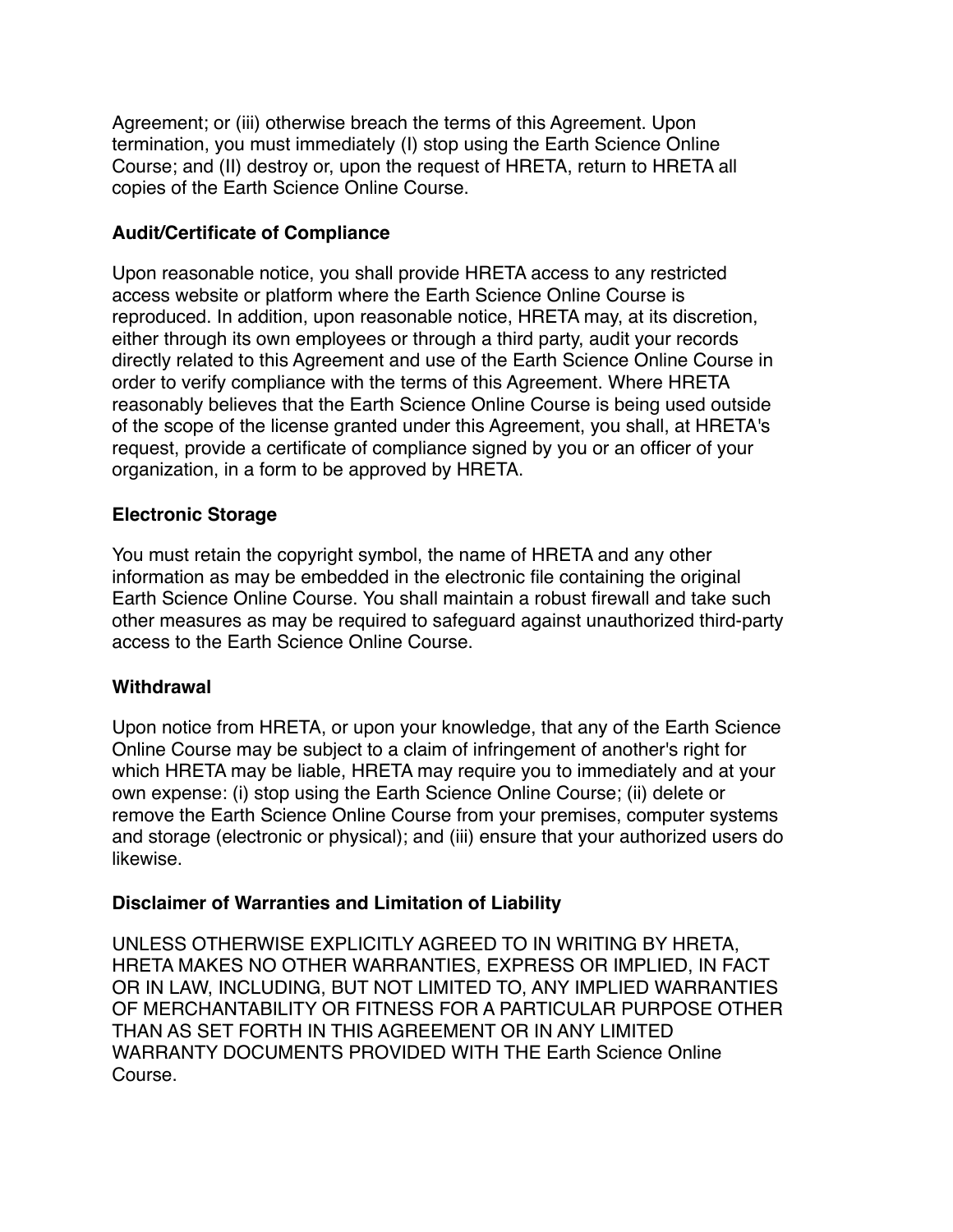HRETA makes no warranty that the Earth Science Online Course will meet your requirements or operate under your specific conditions of use. HRETA makes no warranty that operation of the Earth Science Online Course will be secure, error free, or free from interruption. YOU MUST DETERMINE WHETHER THE Earth Science Online Course SUFFICIENTLY MEETS YOUR REQUIREMENTS FOR SECURITY AND UNINTERRUPTABILITY. YOU BEAR SOLE RESPONSIBILITY AND ALL LIABILITY FOR ANY LOSS INCURRED DUE TO FAILURE OF THE Earth Science Online Course TO MEET YOUR REQUIREMENTS. HRETA WILL NOT, UNDER ANY CIRCUMSTANCES, BE RESPONSIBLE OR LIABLE FOR THE LOSS OF DATA ON ANY COMPUTER OR INFORMATION STORAGE DEVICE.

UNDER NO CIRCUMSTANCES SHALL HRETA, ITS DIRECTORS, OFFICERS, EMPLOYEES OR AGENTS BE LIABLE TO YOU OR ANY OTHER PARTY FOR INDIRECT, CONSEQUENTIAL, SPECIAL, INCIDENTAL, PUNITIVE, OR EXEMPLARY DAMAGES OF ANY KIND (INCLUDING LOST REVENUES OR PROFITS OR LOSS OF BUSINESS) RESULTING FROM THIS AGREEMENT, OR FROM THE FURNISHING, PERFORMANCE, INSTALLATION, OR USE OF THE Earth Science Online Course, WHETHER DUE TO A BREACH OF CONTRACT, BREACH OF WARRANTY, OR THE NEGLIGENCE OF HRETA OR ANY OTHER PARTY, EVEN IF HRETA IS ADVISED BEFOREHAND OF THE POSSIBILITY OF SUCH DAMAGES. TO THE EXTENT THAT THE APPLICABLE JURISDICTION LIMITS HRETA'S ABILITY TO DISCLAIM ANY IMPLIED WARRANTIES, THIS DISCLAIMER SHALL BE EFFECTIVE TO THE MAXIMUM EXTENT PERMITTED.

#### **Limitation of Remedies and Damages**

Your remedy for a breach of this Agreement or of any warranty included in this Agreement is the correction or replacement of the Earth Science Online Course. Selection of whether to correct or replace shall be solely at the discretion of HRETA. HRETA reserves the right to substitute a functionally equivalent copy of the Earth Science Online Course as a replacement.

All warranties cover only defects arising under normal use and do not include malfunctions or failure resulting from misuse, abuse, neglect, alteration, problems with electrical power, acts of nature, unusual temperatures or humidity, improper installation, or damage determined by HRETA to have been caused by you. All limited warranties on the Earth Science Online Course are granted only to you and are non-transferable. You agree to indemnify and hold HRETA harmless from all claims, judgments, liabilities, expenses, or costs arising from your breach of this Agreement and/or acts or omissions.